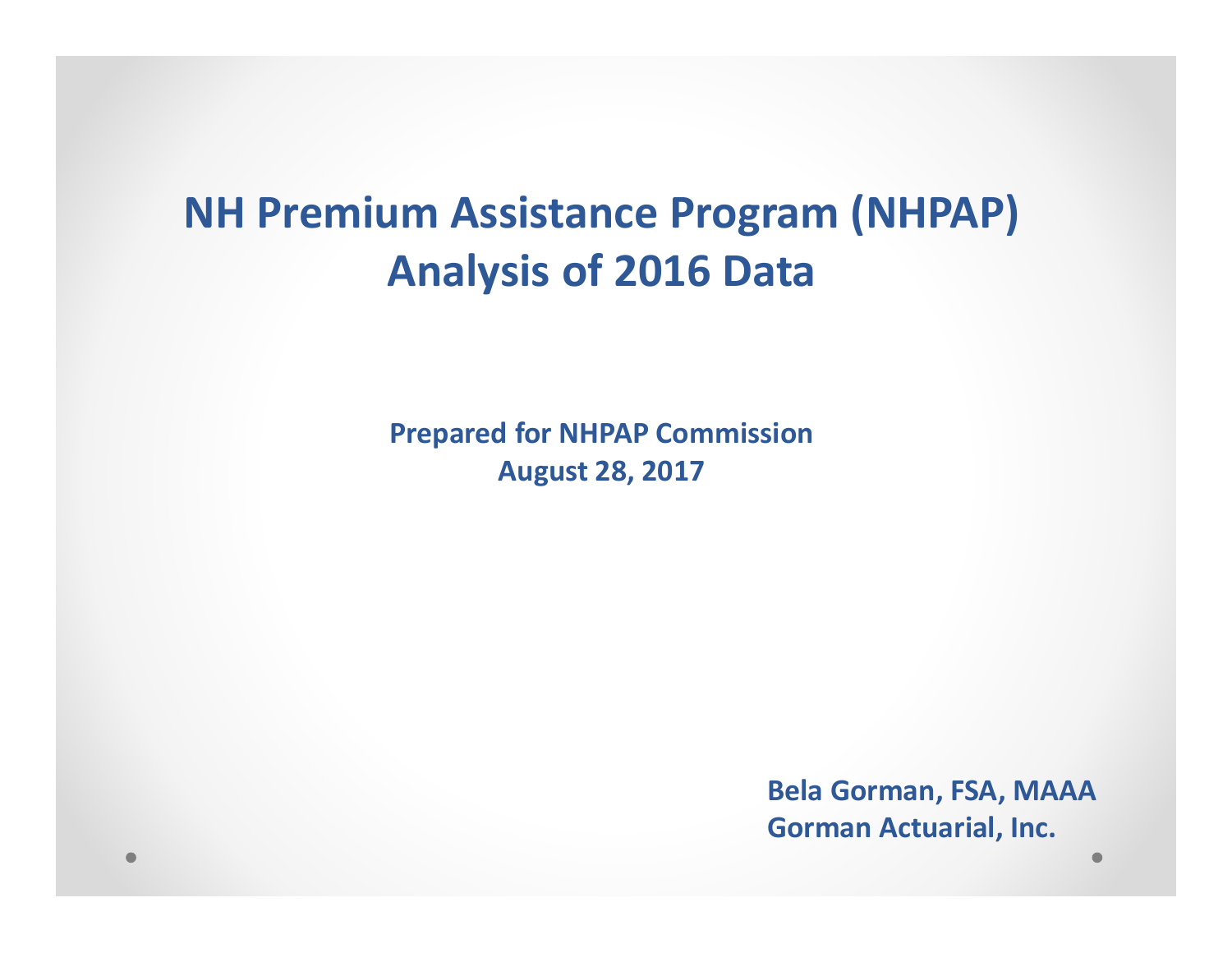# Introduction

- Sorman Actuarial, Inc
	- $\triangleright$  Formed in 2006
	- Lead Consultant: Bela Gorman, FSA, MAAA
		- $\triangleright$  Over 25 years of health care experience
		- $\triangleright$  Client list include state agencies in MA, ME, RI, NY, and NH
		- Worked for two largest insurers in MA
- Gorman Actuarial Relevant Engagements
	- ► MA Individual & Small Group Market Merger Study-2006
	- $\triangleright$  Followed by similar studies in Maine and New York
	- Post ACA, Merger studies performed for NH, NV, WI, WY, MN, TN, MA including impact of small group market and the 51-100 markets
	- $\triangleright$  Currently involved with a durational study that analyzes Medicaid Expansion populations: 3 insurance carriers, spanning 5 to 7 states, 9 different data sets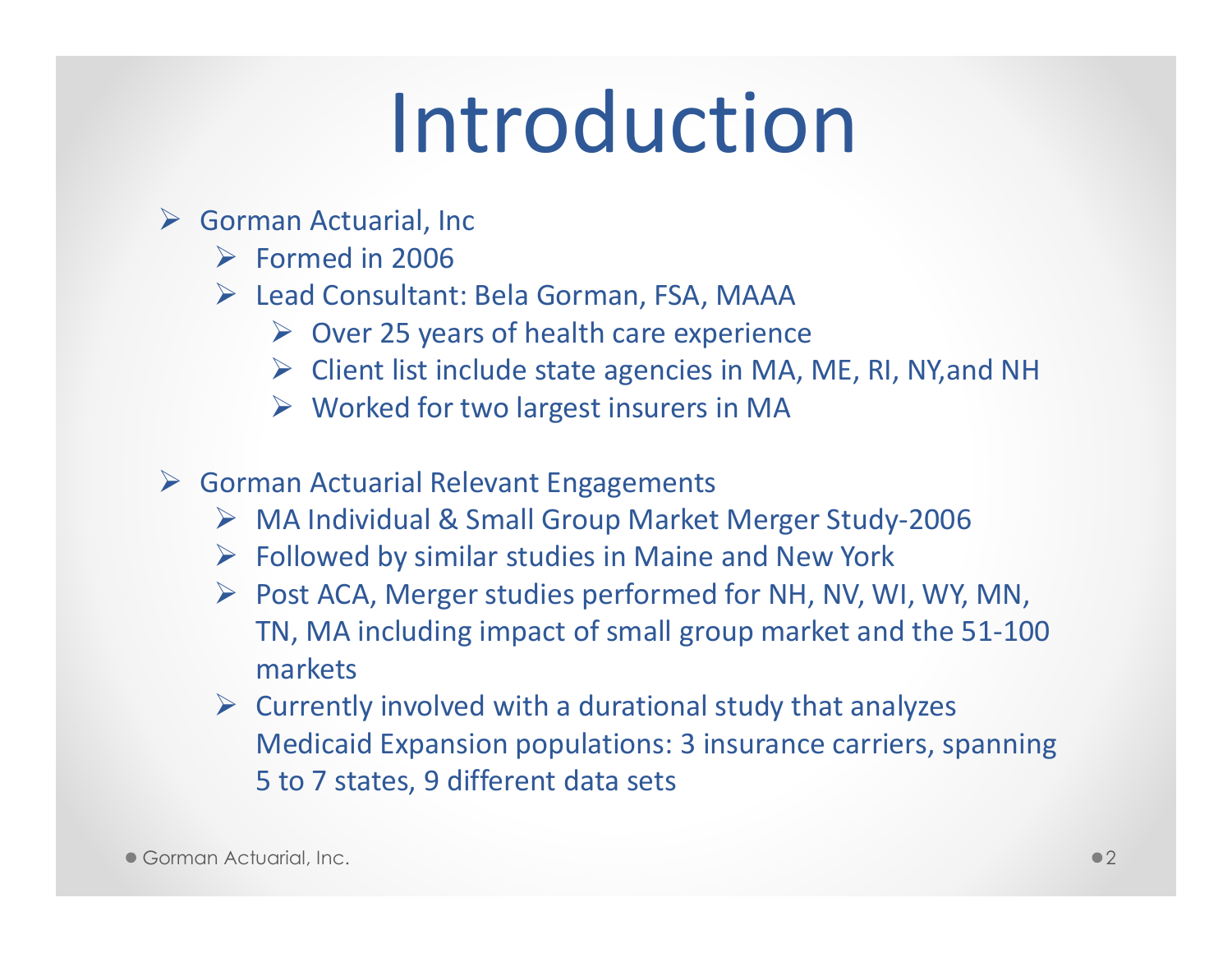# Agenda

- I. Background
- II. Data Sources
- III. Membership
- IV. Allowed Claims Costs
- V. Demographics
- VI. Plan Design
- VII. Induced Demand
- VIII. Adjusted Claims Cost
- IX. Impact of PAP on Individual Market<br>X. Risk Adjustment
- **Risk Adjustment**
- XI. Summary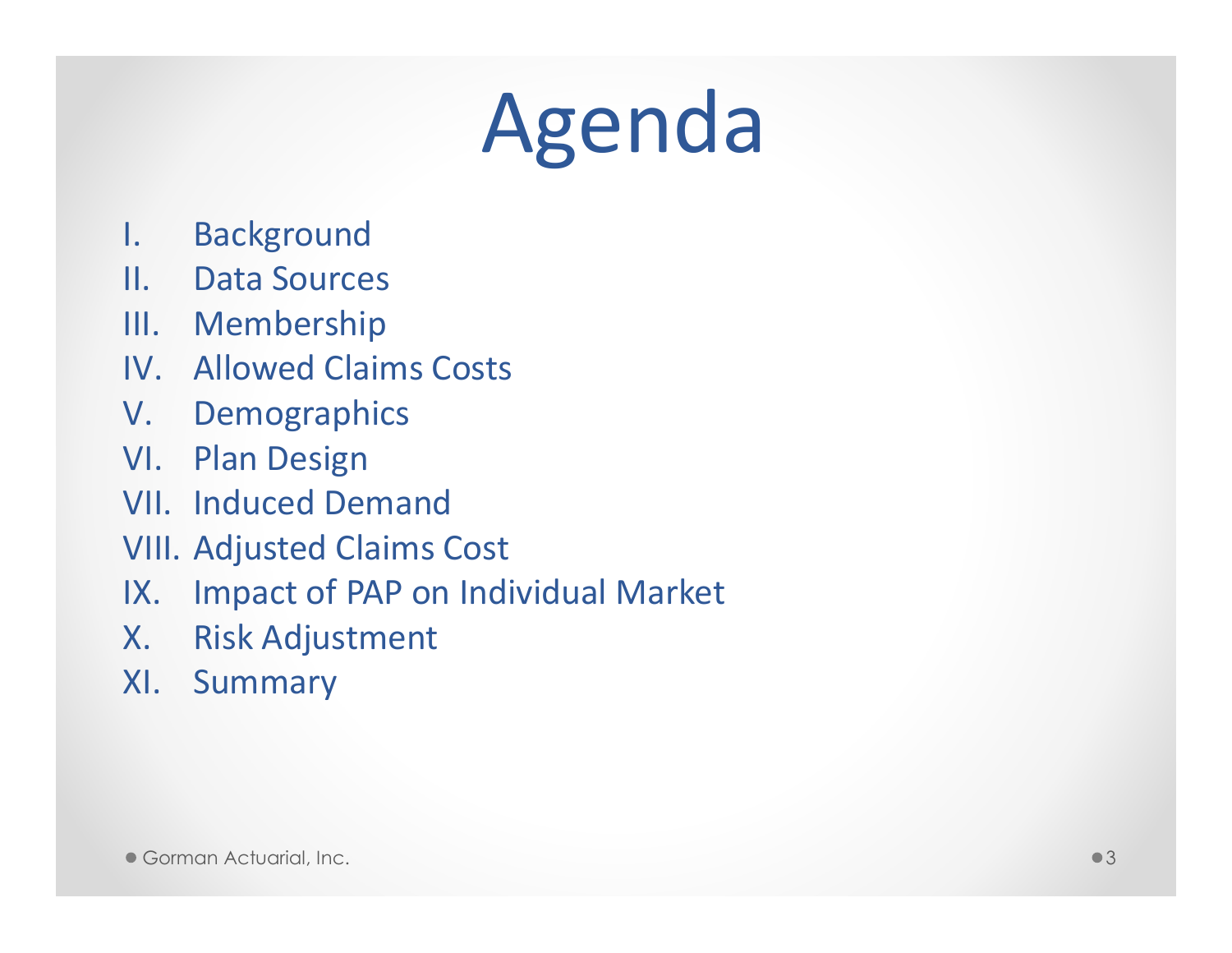# Background

- $\triangleright$  PAP program became part of NH's Individual Market in January 2016
	- $\triangleright$  Significantly increased size of Individual Market
	- Affordable Care Act's (ACA) single risk pool requirements apply:
		- Premium rates for Individual Market based on medical expenditures of the combined PAP and Non-PAP populations
		- > PAP members are part of the ACA's risk adjustment program
- $\geq$  2016 analysis provides historical comparisons of the enrollees within the PAP program and the Non-PAP enrollees
- Significant changes in 2018 may materially impact future comparisons of the PAP program enrollees and the Non-PAP enrollees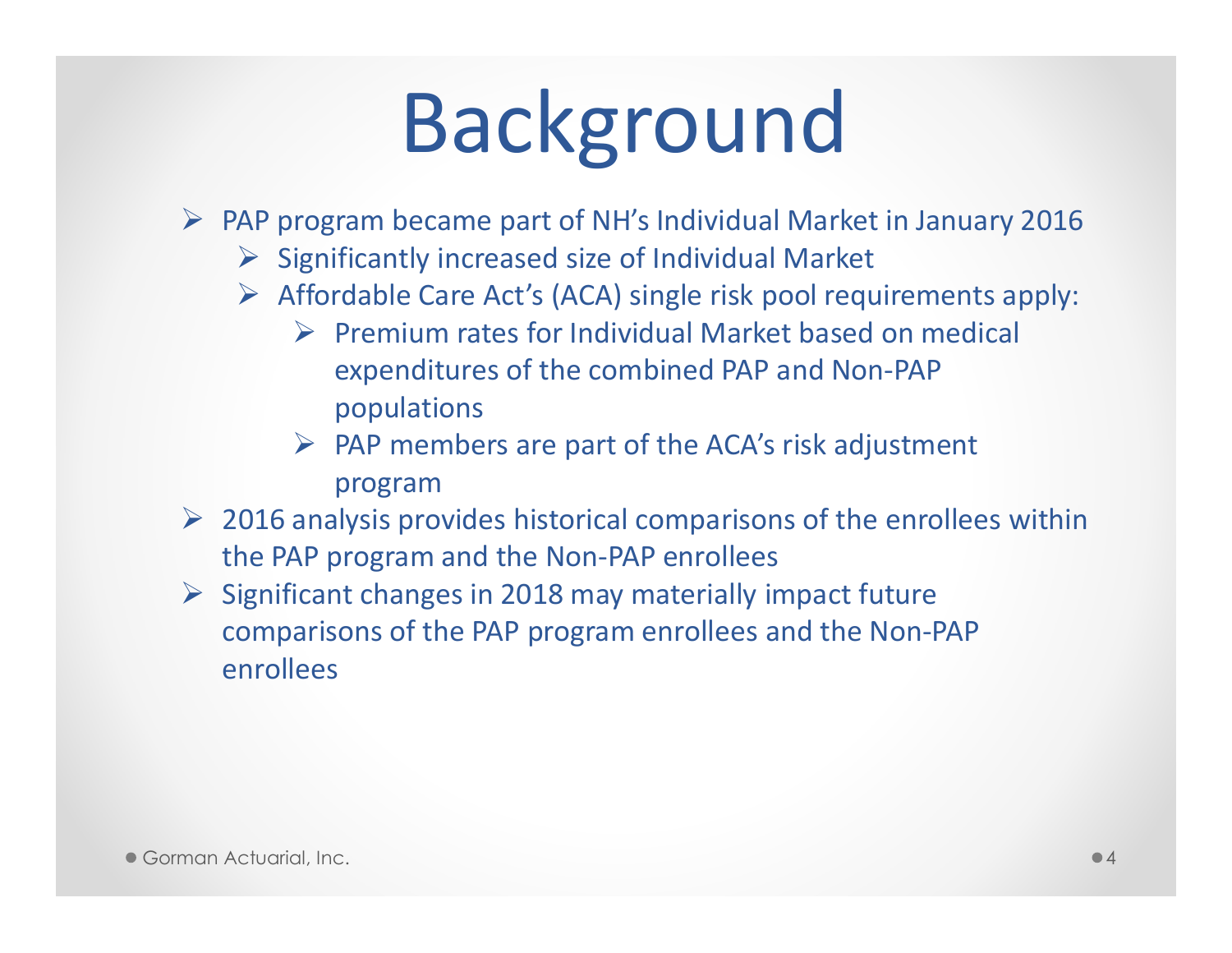## Data Sources

#### $\blacktriangleright$ Annual Hearing Process

- $\blacktriangleright$  Data Request & Supplemental Data Request
	- $\blacktriangleright$  Requests have been designed and enhanced by Gorman Actuarial (GA) to collect PAP enrollee data separately from Non-PAP enrollee data
	- $\triangleright$  Data first received between June 30<sup>th</sup> and mid-July  $\blacktriangleright$
	- $\blacktriangleright$ GA still reviewing and checking insurer data
	- $\triangleright$ Most of the Claims Data has been validated
- $\blacktriangleright$  ACA Risk Adjustment Reports
	- $\sum_{i=1}^{n}$  Each insurer provided their ACA risk adjustment reports to GA
	- **►** GA aggregated results  $\blacktriangleright$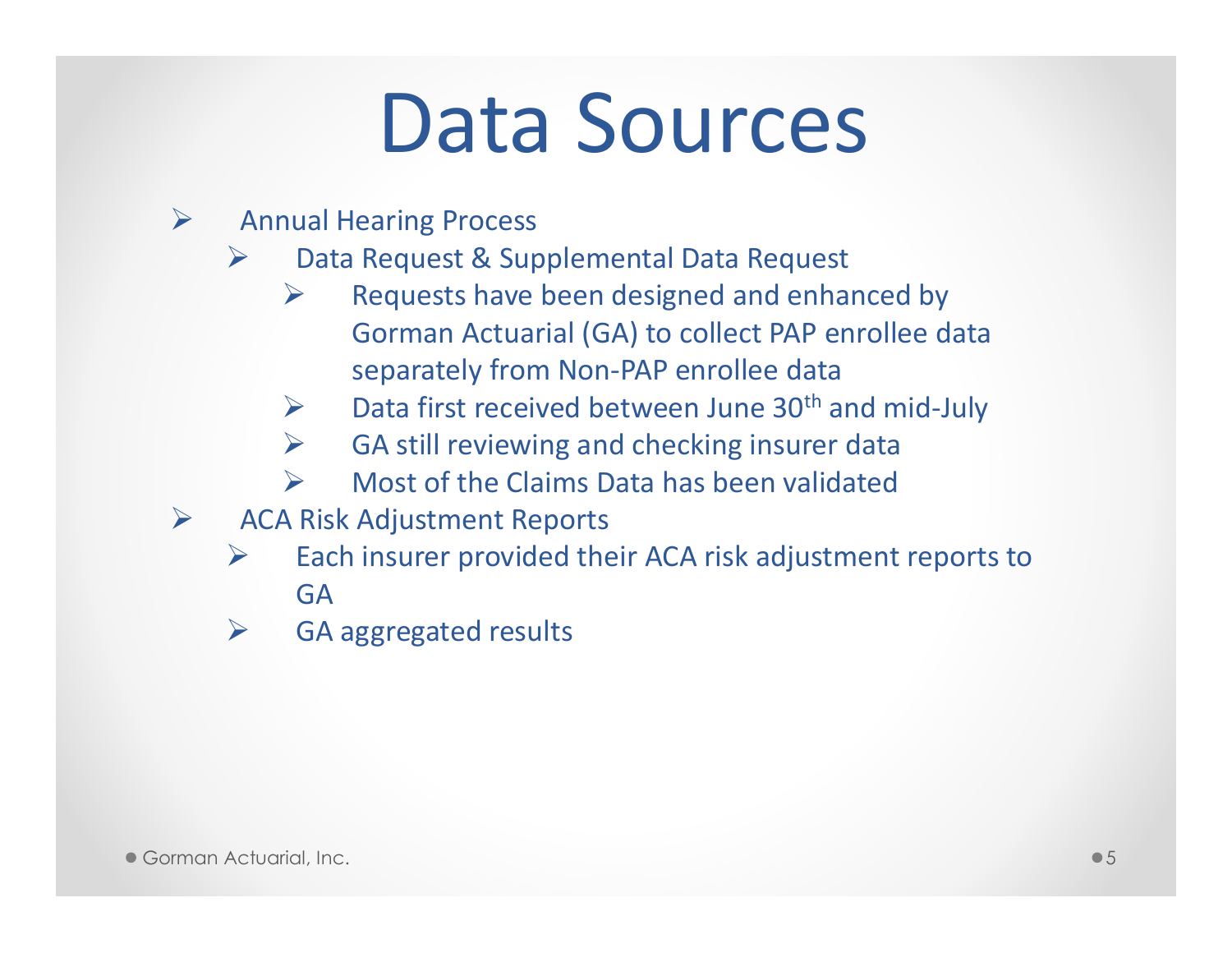# 2016 Membership



- $\blacktriangleright$  For CY 2016, 42% of the Individual Market (single risk pool) was enrolled in the PAP program
- As of March 2017, there were 102K enrollees in the Individual Market  $\blacktriangleright$
- $\blacktriangleright$  In addition, there were approximately 7,000 grandfathered and transitional enrollees, which are not part of the Individual Market (single risk pool)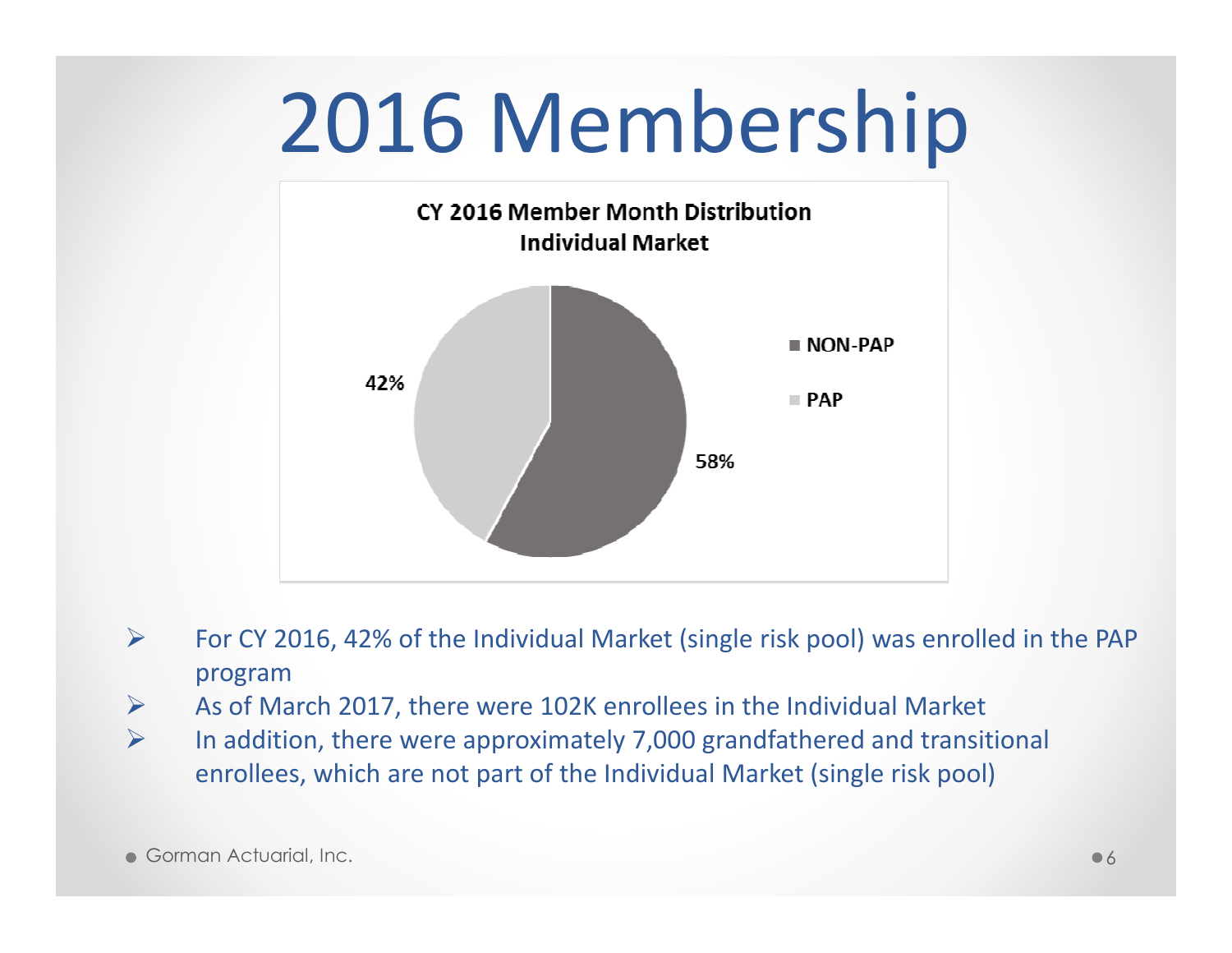# 2016 Claims Costs



- $\blacktriangleright$ PAP medical & pharmacy expenditures were 26% *higher* than Non-PAP
- $\blacktriangleright$  Calculated based on allowed claims (includes member cost sharing and insurer payments) per member per month
- Differences can be due to factors such as age, plan design (i.e., induced demand), and  $\blacktriangleright$ health status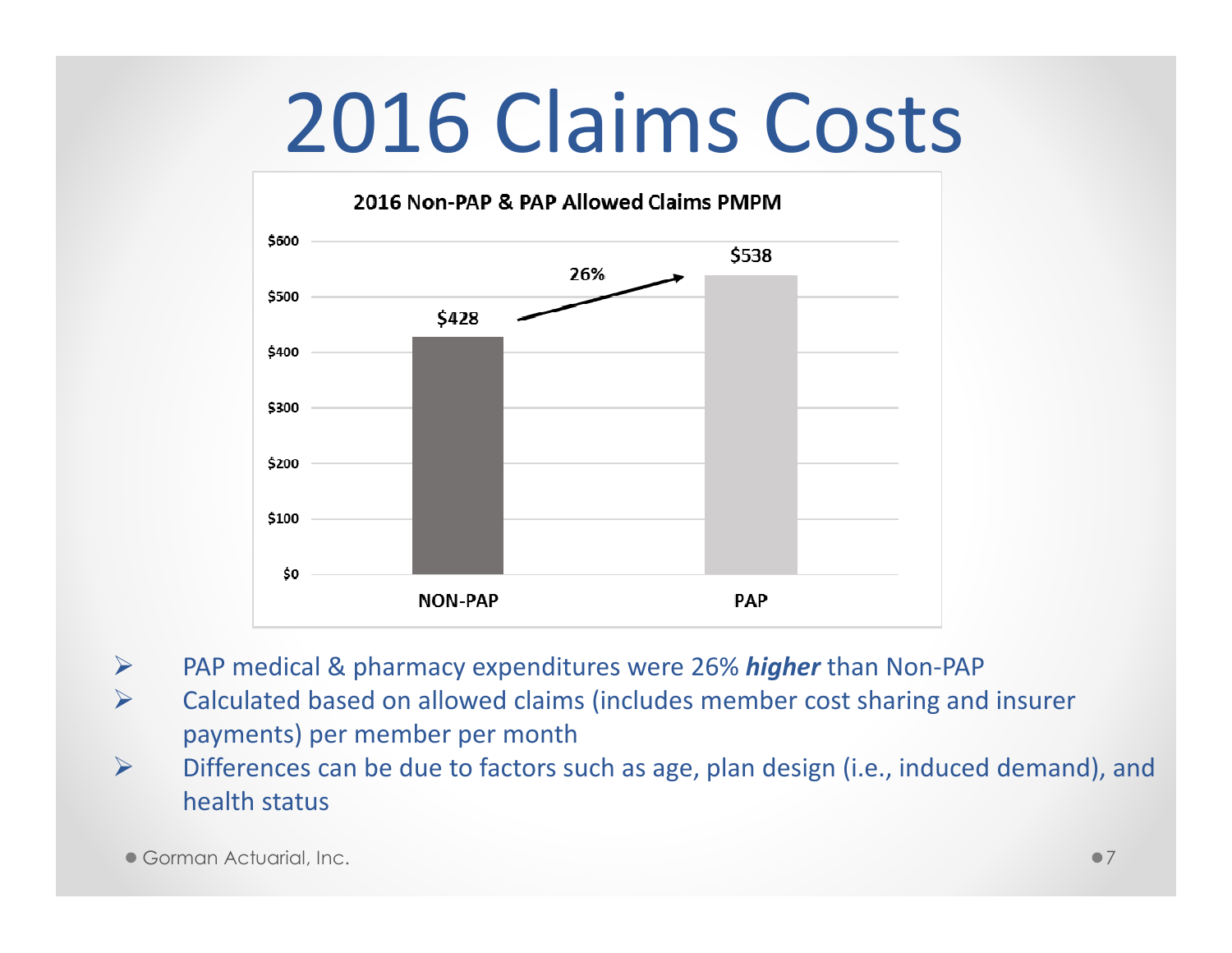# 2016 Age Demographics



- $\blacktriangleright$  PAP population is *younger* than Non-PAP population
	- $\blacktriangleright$ Avg. Age is 38 for PAP vs. 43 for Non-PAP
	- $\blacktriangleright$ 35% of PAP between 19-29 vs. 14% of Non-PAP;
	- $\blacktriangleright$ 24% of PAP age 50+ vs. 46% of Non-PAP
- $\blacktriangleright$  Non-PAP age factor is 17% higher than PAP
	- $\blacktriangleright$  Based on age alone, expect Non-PAP claims costs to be higher than PAP claims costs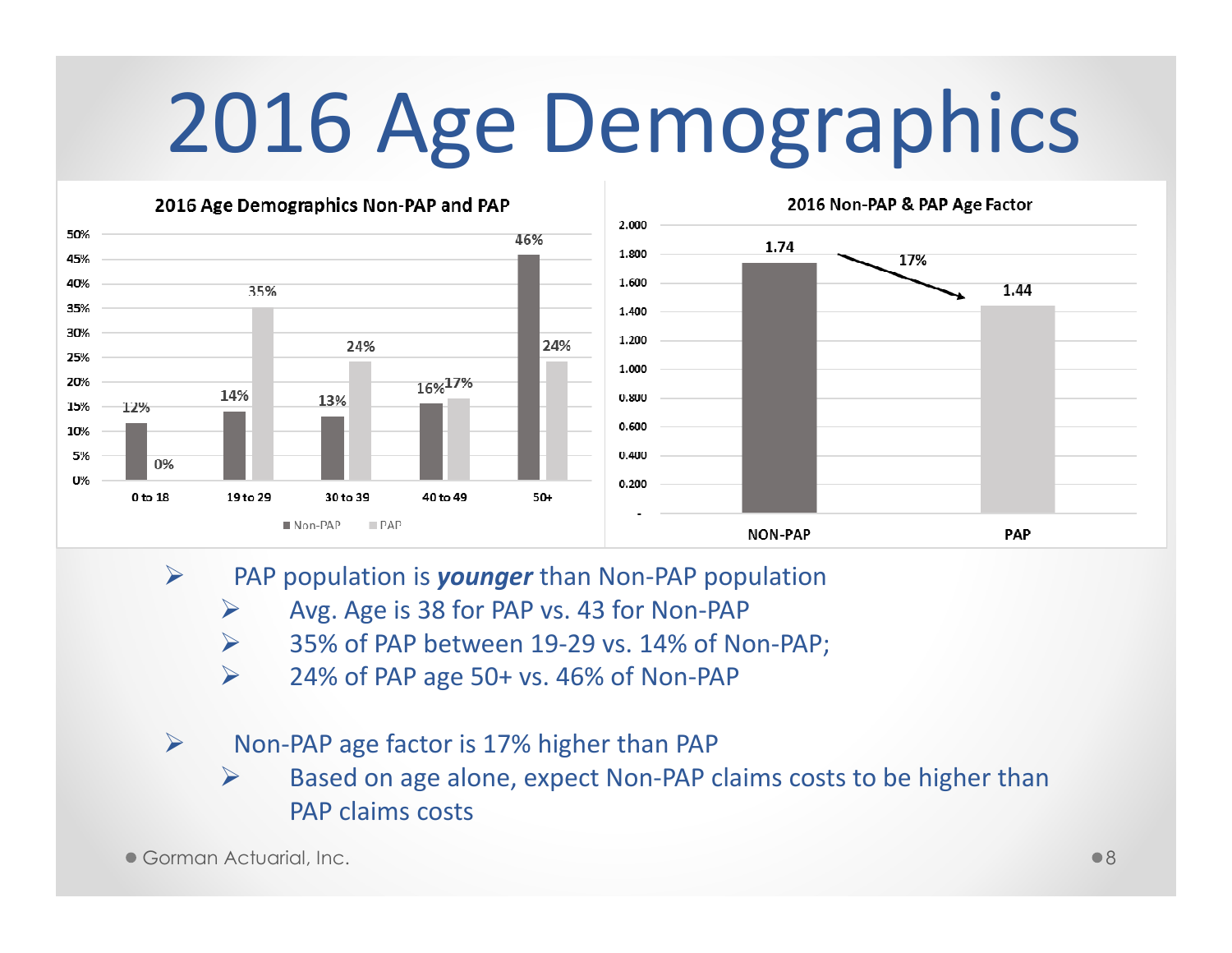## 2016 Plan Design Differences



**Note: Assuming on and off exchange distribution the same**

- $\blacktriangleright$  100% of PAP population enrolled in *Platinum Equivalent* plans, whereas 57% of Non-PAP enrolled in Bronze and Silver
- $\blacktriangleright$ Non-PAP distribution reflects cost sharing reduction (CSR) plans
- $\blacktriangleright$  Enrollment in Platinum plans suggest greater utilization of health care services
	- $\blacktriangleright$ Less barriers to care due to lower cost sharing
	- $\blacktriangleright$ Induced demand effect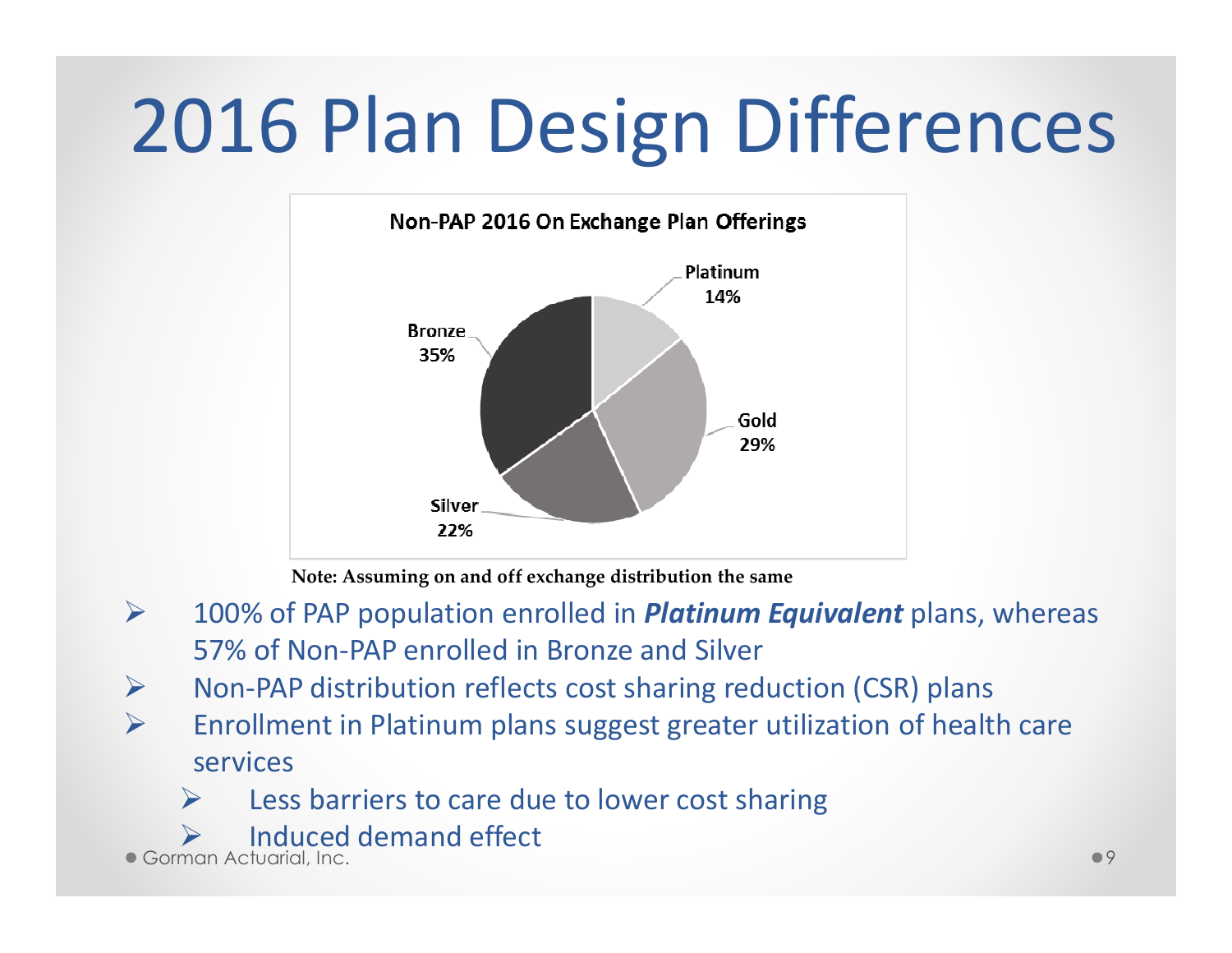# 2016 Induced Demand



- $\blacktriangleright$  PAP's induced demand "factor" is 9% *higher* than the Non-PAP population
- $\blacktriangleright$  Suggests that the PAP population's claims costs are expected to be 9% higher than Non-PAP due to induced demand differences
- $\blacktriangleright$  Induced demand factors are those used in federal risk adjustment methodology

Gorman Actuarial, Inc.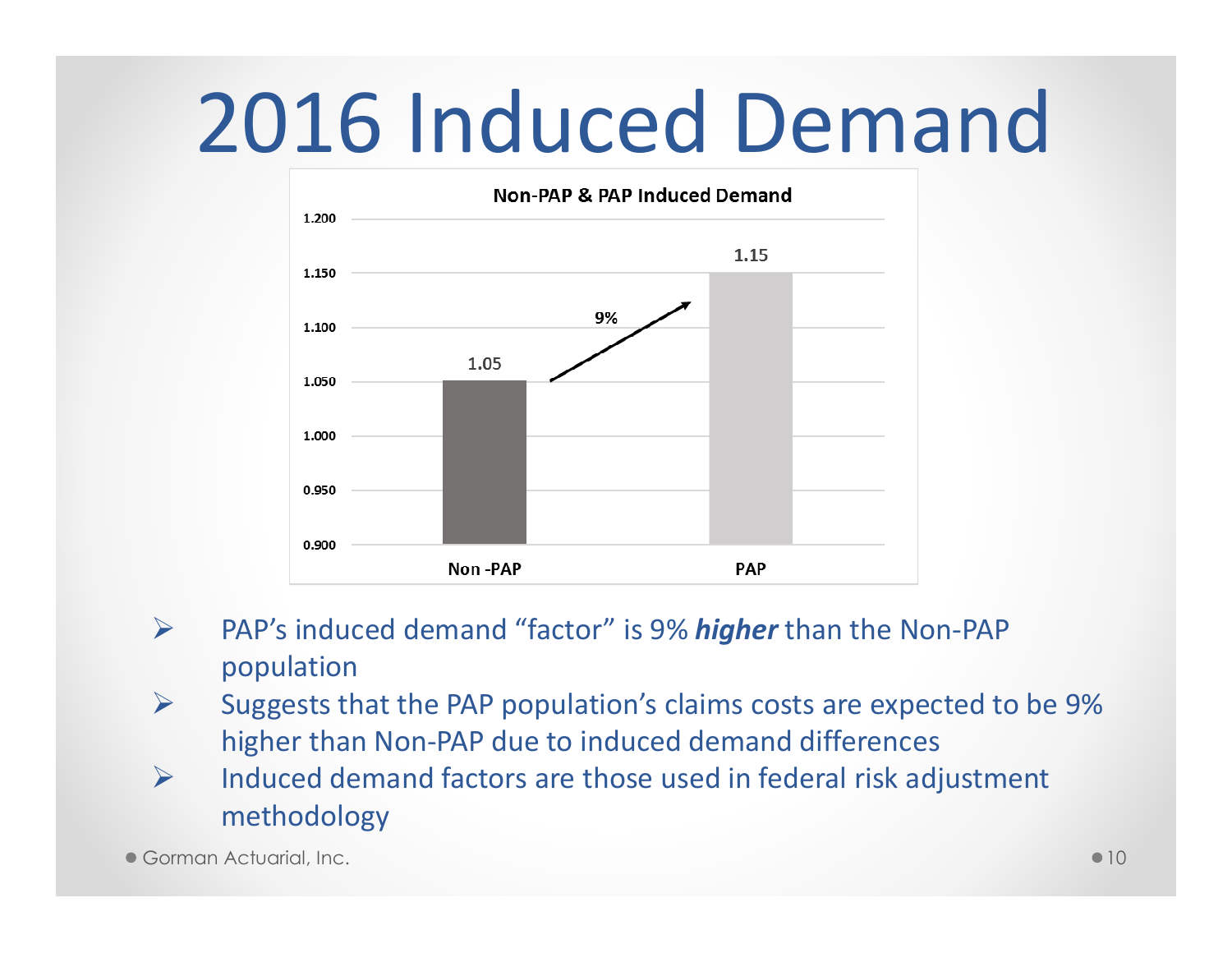## 2016 Adjusted Allowed Claims



 $\blacktriangleright$ After adjusting for age and induced demand:

 $\blacktriangleright$  PAP's adjusted claims expenditures are 39% *higher* than the Non-PAP adjusted claims expenditures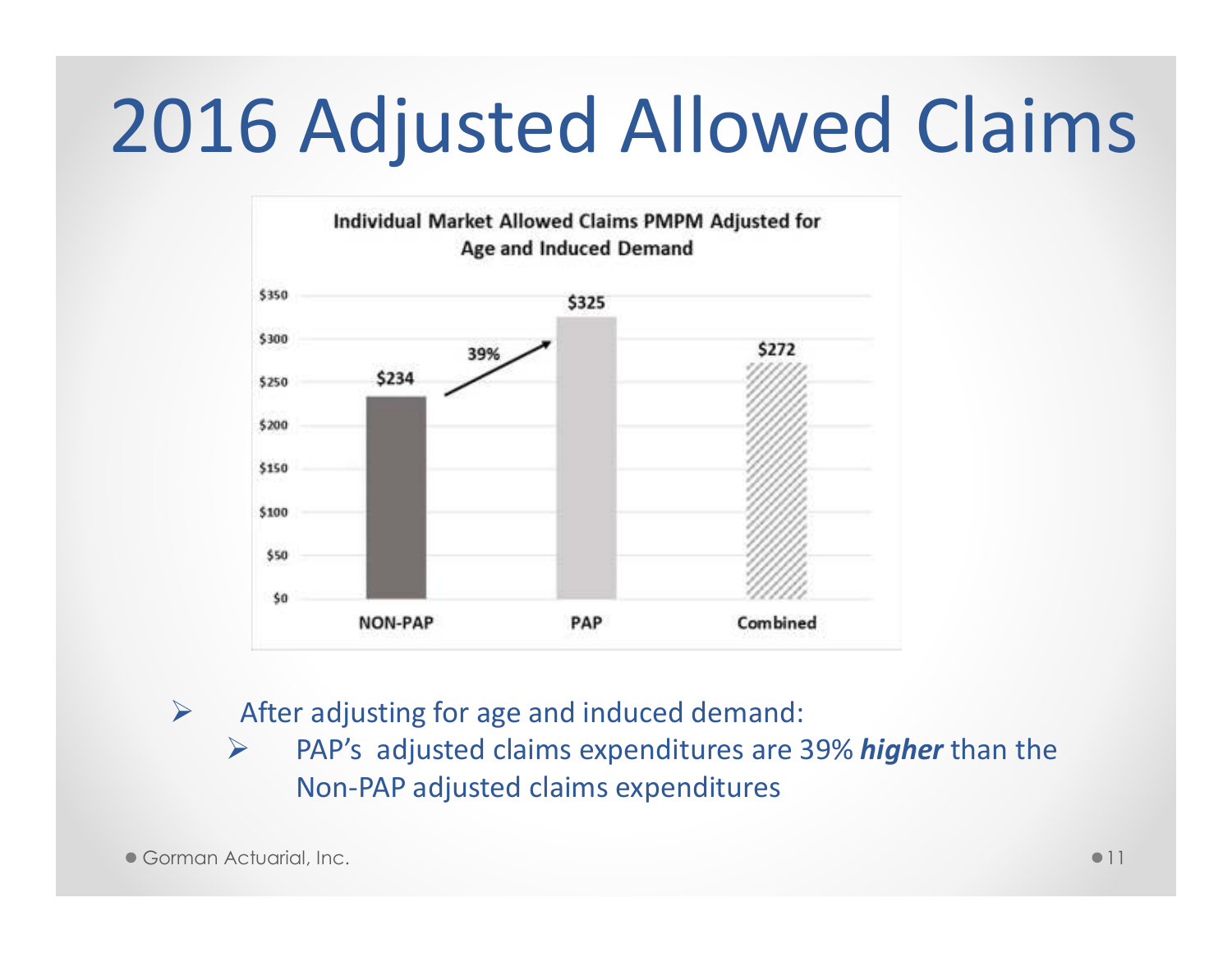#### Impact of PAP on Individual Market

- $\blacktriangleright$  Non-PAP's adjusted 2016 allowed claims are \$234 PMPM and the combined PAP and Non-PAP population's adjusted allowed claims are \$272 PMPM
- $\triangleright$  If PAP population was not part of Individual Market, overall adjusted  $\blacktriangleright$ medical expenditures would *decrease* 14% , which would have a downward impact on premiums
- $\blacktriangleright$  Impact may be very different in 2018
	- $\blacktriangleright$ Minuteman exiting the market
	- $\blacktriangleright$ HPHC withdrawing full network plan and reducing service area
	- $\blacktriangleright$ Significant premium increases in the market
	- $\blacktriangleright$ Loose individual mandate enforcement
	- $\blacktriangleright$  Price sensitive "healthy" individuals may exit the market, which could reduce the claims costs gap between PAP and Non-PAP populations.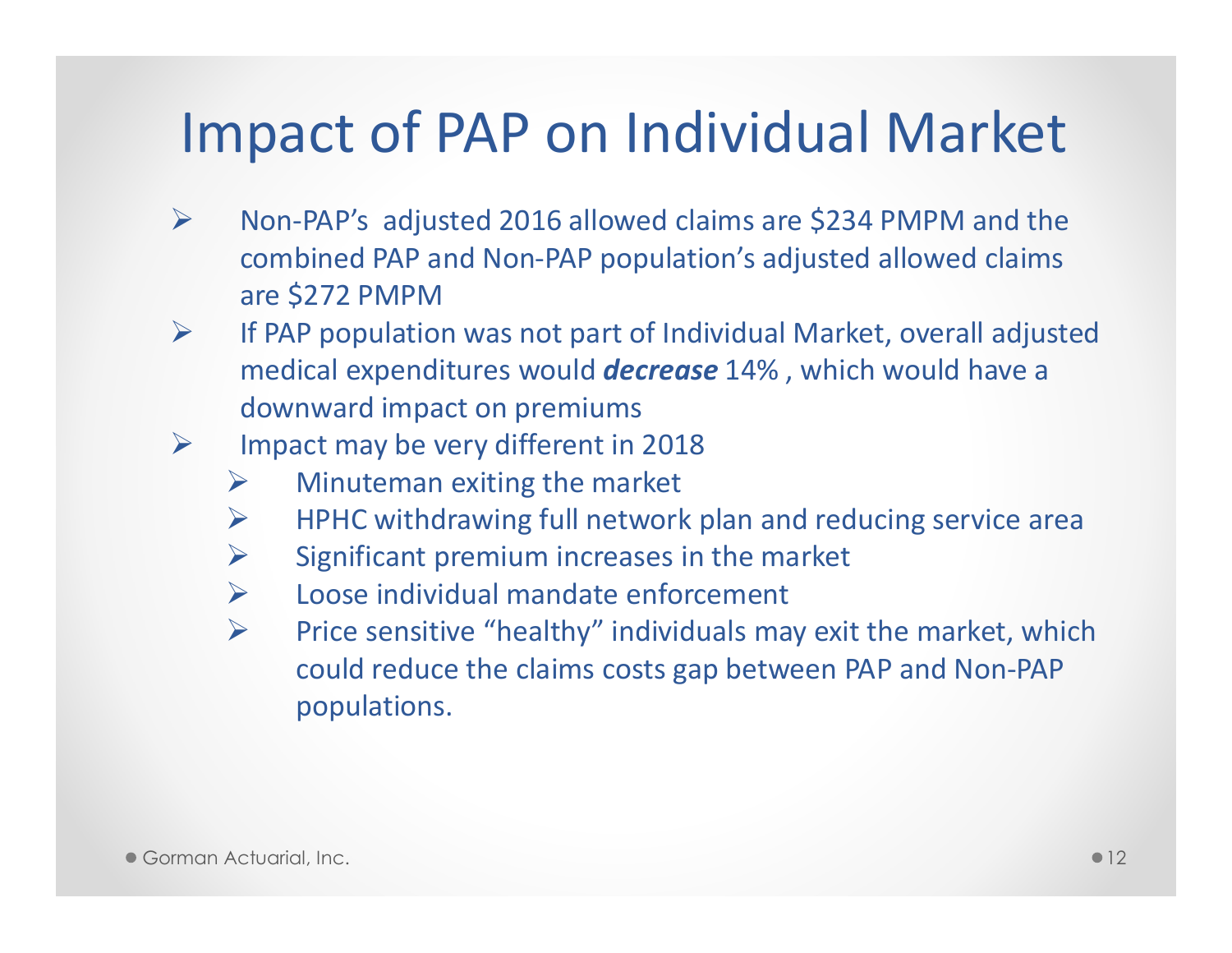# 2016 Risk Adjustment



**Note: Approximately 82% of enrollees within PAP plan offerings are PAP enrollees**

- $\blacktriangleright$  Enrollees within the PAP plan offerings risk score is 27% *higher* than enrollees in the Non-PAP plan offerings
- **\$41 million** was transferred from Non-PAP plans to PAP plans in 2016  $\blacktriangleright$ through the federal risk adjustment program.

Gorman Actuarial, Inc.